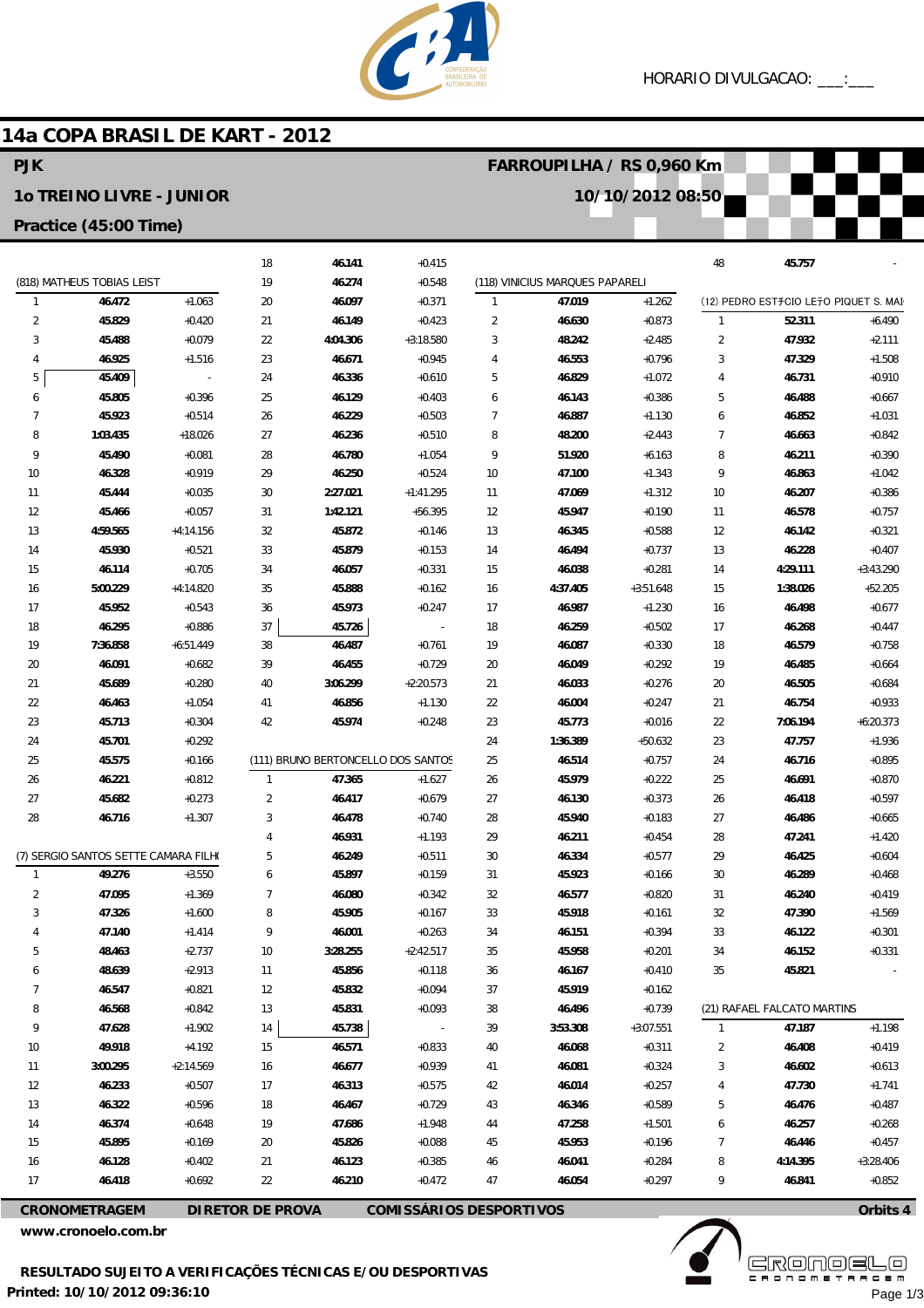

## 14a COPA BRASIL DE KART - 2012

| <b>PJK</b>            |                                    |                          |                             |                  |                                |                 | FARROUPILHA / RS 0,960 Km |             |                     |                     |                      |  |
|-----------------------|------------------------------------|--------------------------|-----------------------------|------------------|--------------------------------|-----------------|---------------------------|-------------|---------------------|---------------------|----------------------|--|
|                       | 10 TREINO LIVRE - JUNIOR           |                          |                             |                  | 10/10/2012 08:50               |                 |                           |             |                     |                     |                      |  |
| Practice (45:00 Time) |                                    |                          |                             |                  |                                |                 |                           |             |                     |                     |                      |  |
| 10 <sup>°</sup>       | 46.293                             | $+0.304$                 | 6                           | 46.185           |                                | 17              | 46.596                    | $+0.281$    | 28                  | 48.173              | $+1.780$             |  |
| 11                    | 46.275                             | $+0.286$                 | $\overline{7}$              | 47.107           | $+0.922$                       | 18              | 46.540                    | $+0.225$    | 29                  | 46.754              | $+0.361$             |  |
| 12                    | 46.270                             | $+0.281$                 | 8                           | 3:33.480         | $+2:47.295$                    | 19              | 2:29.632                  | $+1:43.317$ | 30                  | 46.786              | $+0.393$             |  |
| 13                    | 45.989                             | $\overline{\phantom{a}}$ | 9                           | 46.498           | $+0.313$                       | 20              | 47.648                    | $+1.333$    | 31                  | 48.695              | $+2.302$             |  |
| 14                    | 21:01.988                          | $+20:15.999$             | 10                          | 46.438           | $+0.253$                       | 21              | 6:33.646                  | $+5:47.331$ | 32                  | 47.063              | $+0.670$             |  |
| 15                    | 49.007                             | $+3.018$                 | 11                          | 47.814           | $+1.629$                       | 22              | 47.003                    | $+0.688$    | 33                  | 47.166              | $+0.773$             |  |
| 16                    | 3:19.995                           | $+2:34.006$              | 12                          | 46.221           | $+0.036$                       | 23              | 46.379                    | $+0.064$    | 34                  | 46.478              | $+0.085$             |  |
| 17                    | 47.310                             | $+1.321$                 | 13                          | 3:14.790         | $+2:28.605$                    | 24              | 47.089                    | $+0.774$    | 35                  | 46.951              | $+0.558$             |  |
| 18                    | 46.567                             | $+0.578$                 | 14                          | 46.669           | $+0.484$                       | 25              | 47.598                    | $+1.283$    | 36                  | 47.012              | $+0.619$             |  |
| 19                    | 46.122                             | $+0.133$                 | 15                          | 47.584           | $+1.399$                       | 26              | 46.586                    | $+0.271$    | 37                  | 46.521              | $+0.128$             |  |
| 20                    | 46.687                             | $+0.698$                 | 16                          | 46.631           | $+0.446$                       | 27              | 47.886                    | $+1.571$    | 38                  | 47.201              | $+0.808$             |  |
| 21                    | 46.641                             | $+0.652$                 | 17                          | 46.345           | $+0.160$                       | 28              | 46.715                    | $+0.400$    | 39                  | 46.609              | $+0.216$             |  |
| 22                    | 46.205                             | $+0.216$                 | 18                          | 46.596           | $+0.411$                       | 29              | 46.315                    |             | 40                  | 46.520              | $+0.127$             |  |
| 23                    | 46.215                             | $+0.226$                 | 19                          | 4:46.548         | $+4:00.363$                    | 30              | 46.455                    | $+0.140$    | 41                  | 47.491              | $+1.098$             |  |
|                       |                                    |                          | 20                          | 46.470           | $+0.285$                       | 31              | 46.423                    | $+0.108$    | 42                  | 47.265              | $+0.872$             |  |
|                       | (68) LEONARDO AKIRA UEMOTO GIMENES |                          | 21                          | 46.403           | $+0.218$                       | 32              | 1:50.544                  | $+1:04.229$ |                     |                     |                      |  |
| $\mathbf{1}$          | 47.725                             | $+1.714$                 | 22                          | 46.357           | $+0.172$                       | 33              | 48.127                    | $+1.812$    |                     | (15) FERNANDO BUENO |                      |  |
| $\overline{2}$        | 46.920                             | $+0.909$                 | 23                          | 46.244           | $+0.059$                       | 34              | 46.750                    | $+0.435$    | $\mathbf{1}$        | 47.611              | $+1.159$             |  |
| 3                     | 46.487                             | $+0.476$                 | 24                          | 46.691           | $+0.506$                       | 35              | 5:54.031                  | $+5:07.716$ | $\overline{2}$      | 47.677              | $+1.225$             |  |
| 4                     | 46.602                             | $+0.591$                 | 25                          | 3:35.952         | $+2:49.767$                    | 36              | 47.024                    | $+0.709$    | 3                   | 47.720              | $+1.268$             |  |
| 5<br>6                | 46.752<br>46.387                   | $+0.741$<br>$+0.376$     | 26<br>27                    | 46.199<br>46.486 | $+0.014$<br>$+0.301$           | (95) LUCAS KOLL |                           |             | $\overline{4}$<br>5 | 47.903<br>47.093    | $+1.451$<br>$+0.641$ |  |
| $\overline{7}$        | 46.772                             | $+0.761$                 | 28                          | 46.234           | $+0.049$                       | $\mathbf{1}$    | 49.526                    | $+3.133$    | 6                   | 47.184              | $+0.732$             |  |
| 8                     | 5:01.563                           | $+4:15.552$              | 29                          | 46.271           | $+0.086$                       | $\overline{2}$  | 47.816                    | $+1.423$    | $\overline{7}$      | 47.016              | $+0.564$             |  |
| 9                     | 46.384                             | $+0.373$                 | 30                          | 2:56.905         | $+2:10.720$                    | 3               | 47.596                    | $+1.203$    | 8                   | 46.956              | $+0.504$             |  |
| 10                    | 46.262                             | $+0.251$                 | 31                          | 46.762           | $+0.577$                       | 4               | 48.710                    | $+2.317$    | 9                   | 47.110              | $+0.658$             |  |
| 11                    | 46.262                             | $+0.251$                 | 32                          | 46.520           | $+0.335$                       | 5               | 48.170                    | $+1.777$    | 10                  | 3:29.589            | $+2:43.137$          |  |
| 12                    | 46.340                             | $+0.329$                 | 33                          | 46.591           | $+0.406$                       | 6               | 47.765                    | $+1.372$    | 11                  | 46.820              | $+0.368$             |  |
| 13                    | 6:51.258                           | $+6:05.247$              | 34                          | 47.040           | $+0.855$                       | 7               | 1:23.326                  | $+36.933$   | 12                  | 46.795              | $+0.343$             |  |
| 14                    | 46.450                             | $+0.439$                 | 35                          | 46.929           | $+0.744$                       | 8               | 49.661                    | $+3.268$    | 13                  | 46.930              | $+0.478$             |  |
| 15                    | 46.065                             | $+0.054$                 | 36                          | 46.636           | $+0.451$                       | 9               | 46.989                    | $+0.596$    | 14                  | 46.938              | $+0.486$             |  |
| 16                    | 46.101                             | $+0.090$                 |                             |                  |                                | 10              | 46.778                    | $+0.385$    | 15                  | 2:44.003            | $+1:57.551$          |  |
| 17                    | 46.071                             | $+0.060$                 | (23) GUSTAVO BANDEIRA LOPES |                  |                                | 11              | 47.017                    | $+0.624$    | 16                  | 47.000              | $+0.548$             |  |
| 18                    | 46.346                             | $+0.335$                 | $\mathbf{1}$                | 48.105           | $+1.790$                       | 12              | 46.824                    | $+0.431$    | 17                  | 47.275              | $+0.823$             |  |
| 19                    | 7:04.775                           | $+6:18.764$              | 2                           | 46.843           | $+0.528$                       | 13              | 46.925                    | $+0.532$    | 18                  | 46.815              | $+0.363$             |  |
| 20                    | 46.011                             |                          | 3                           | 46.777           | $+0.462$                       | 14              | 47.478                    | $+1.085$    | 19                  | 5:02.431            | $+4:15.979$          |  |
| 21                    | 46.179                             | $+0.168$                 | $\overline{4}$              | 46.903           | $+0.588$                       | 15              | 46.704                    | $+0.311$    | 20                  | 46.772              | $+0.320$             |  |
| 22                    | 46.442                             | $+0.431$                 | 5                           | 46.855           | $+0.540$                       | 16              | 9:59.483                  | $+9:13.090$ | 21                  | 47.217              | $+0.765$             |  |
| 23                    | 3:26.939                           | $+2:40.928$              | 6                           | 47.997           | $+1.682$                       | 17              | 47.842                    | $+1.449$    | 22                  | 47.364              | $+0.912$             |  |
| 24                    | 46.358                             | $+0.347$                 | $\overline{7}$              | 46.524           | $+0.209$                       | 18              | 46.958                    | $+0.565$    | 23                  | 5:52.417            | $+5:05.965$          |  |
| 25                    | 46.932                             | $+0.921$                 | 8                           | 46.527           | $+0.212$                       | 19              | 47.290                    | $+0.897$    | 24                  | 46.452              |                      |  |
| 26                    | 5:41.400                           | +4:55.389                | 9                           | 46.595           | $+0.280$                       | 20              | 46.627                    | $+0.234$    | 25                  | 46.642              | $+0.190$             |  |
| 10                    |                                    |                          |                             | 3:30.626         | $+2:44.311$                    | 21              | 46.652                    | $+0.259$    | 26                  | 46.590              | $+0.138$             |  |
|                       | (17) PIETRO VASCONCELOS RIMBANO    |                          | 11                          | 46.644           | $+0.329$                       | 22              | 46.642                    | $+0.249$    | 27                  | 2:21.324            | $+1:34.872$          |  |
| 1                     | 46.687                             | $+0.502$                 | 12                          | 46.776           | $+0.461$                       | 23              | 46.494                    | $+0.101$    | 28                  | 46.897              | $+0.445$             |  |
| $\overline{2}$        | 46.642                             | $+0.457$                 | 13                          | 46.695           | $+0.380$                       | 24              | 46.537                    | $+0.144$    | 29                  | 47.163              | $+0.711$             |  |
| 3                     | 46.603                             | $+0.418$                 | 14                          | 46.451           | $+0.136$                       | 25              | 47.005                    | $+0.612$    | 30                  | 46.568              | $+0.116$             |  |
|                       | 46.654                             | $+0.469$                 | 15                          | 46.917           | $+0.602$                       | 26              | 46.436                    | $+0.043$    | 31                  | 46.673              | $+0.221$             |  |
| 5                     | 46.624                             | $+0.439$                 | 16                          | 46.618           | $+0.303$                       | 27              | 46.393                    |             | 32                  | 47.392              | $+0.940$             |  |
|                       | <b>CRONOMETRAGEM</b>               |                          | <b>DIRETOR DE PROVA</b>     |                  | <b>COMISSÁRIOS DESPORTIVOS</b> |                 |                           |             |                     |                     | Orbits 4             |  |

www.cronoelo.com.br

**EROMOELO** Page 2/3